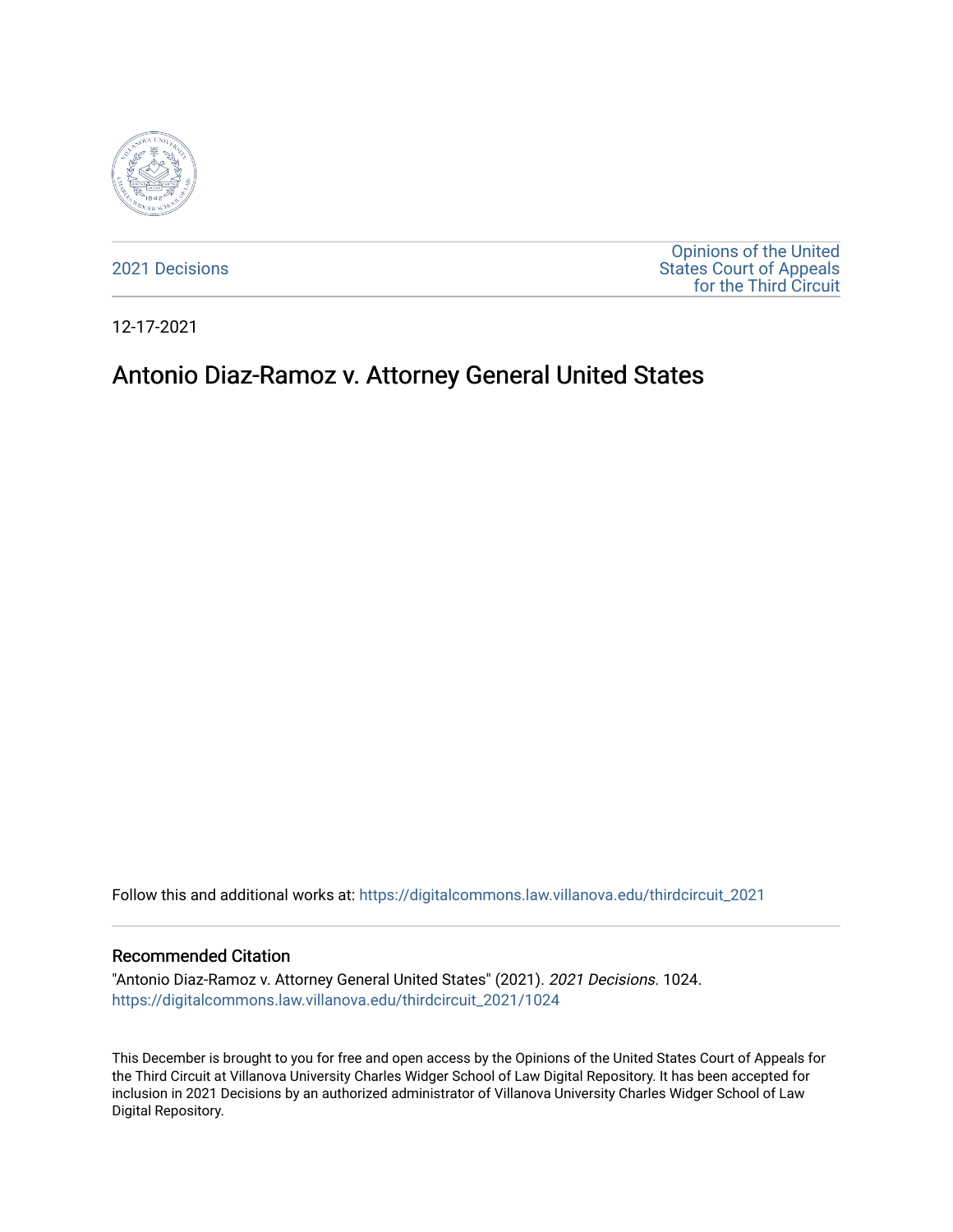## **NOT PRECEDENTIAL**

## UNITED STATES COURT OF APPEALS FOR THE THIRD CIRCUIT

 $\frac{1}{2}$ 

No. 20-3139  $\frac{1}{2}$ 

### ANTONIO DIAZ-RAMOZ, Petitioner

v.

# ATTORNEY GENERAL OF THE UNITED STATES OF AMERICA

On Petition for Review of a Decision of the Board of Immigration Appeals (Agency No. A202-029-942) Immigration Judge: Steven A. Morley

Submitted Under Third Circuit L.A.R. 34.1(a) on October 29, 2021

Before: GREENAWAY, JR., KRAUSE, and PHIPPS, *Circuit Judges*

(Filed: December 17, 2021)

**OPINION**\*  $\mathcal{L}_\text{max}$ 

 $\mathcal{L}_\text{max}$ 

<sup>\*</sup> This disposition is not an opinion of the full Court and pursuant to I.O.P. 5.7 does not constitute binding precedent.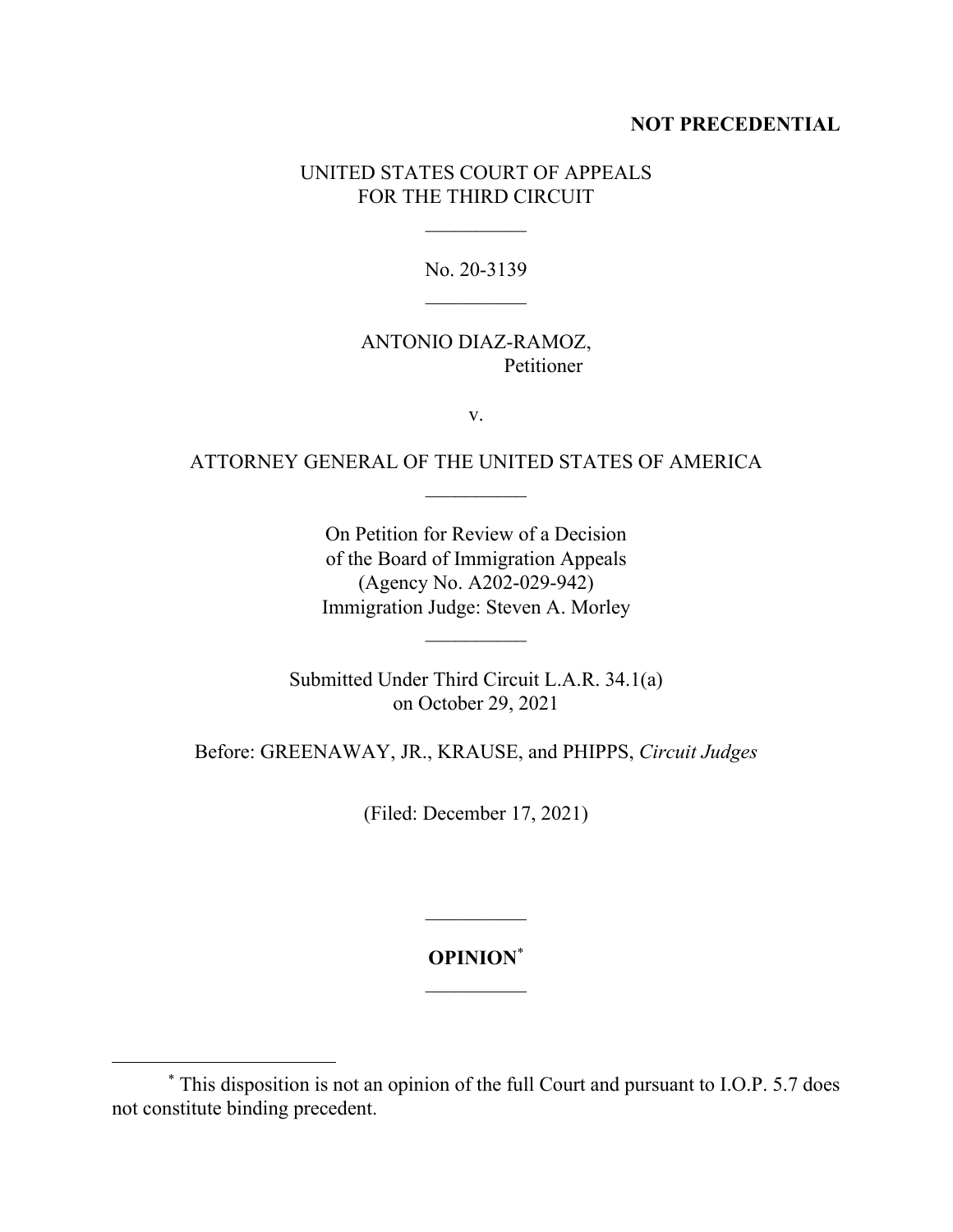#### KRAUSE, *Circuit Judge*.

Petitioner Antonio Diaz-Ramoz, a Honduran national, petitions for review of a decision by the Board of Immigration Appeals ("BIA") affirming the denial of his application for asylum and for withholding of removal. For the reasons set forth below, we will deny the petition.

# **I. DISCUSSION**<sup>1</sup>

As relevant to our decision today, Petitioner argues that the BIA erred in concluding that he failed to establish a likelihood of persecution on account of his membership in either of his two proposed particular social groups ("PSGs"), as required to qualify for asylum or withholding of removal.<sup>2</sup> See 8 U.S.C.  $\S$ § 1158(b)(1)(B)(i), 1231(b)(3)(A); *Jian Zhau Zheng v. Att'y Gen.*, 549 F.3d 260, 266 (3d Cir. 2008). To satisfy the "on account of" or nexus requirement, "the applicant bears the burden of proving that one central reason for the persecution was a protected characteristic." *Gonzalez-Posadas v. Att'y Gen.*, 781 F.3d 677, 685 (3d Cir. 2015). He must show, in

<sup>&</sup>lt;sup>1</sup> The BIA had jurisdiction under 8 C.F.R. §§ 1003.1(b) and 1240.15, and we exercise jurisdiction under 8 U.S.C. § 1252. Where, as here, "the BIA adopted and affirmed the IJ's decisions and orders as well as [conducted] an independent analysis, we review both the IJ's and the BIA's decisions and orders," *Ordonez-Tevalan v. Att'y Gen.*, 837 F.3d 331, 340–41 (3d Cir. 2016), and look to the IJ's opinion "only where the BIA has substantially relied on that opinion," *Camara v. Att'y Gen.*, 580 F.3d 196, 201 (3d Cir. 2009). We review legal conclusions *de novo*, *Doe v. Att'y Gen.*, 956 F.3d 135, 141 (3d Cir. 2020), and defer to factual findings "if they are supported by reasonable, substantial, and probative evidence in the record considered as a whole," *S.E.R.L. v. Att'y Gen.*, 894 F.3d 535, 543 (3d Cir. 2018) (citation omitted).

<sup>&</sup>lt;sup>2</sup> As we affirm the BIA on this ground, we have no occasion to address Petitioner's other arguments, which concern IJ's adverse credibility finding and the BIA's determination that one of his PSGs lacked social distinction.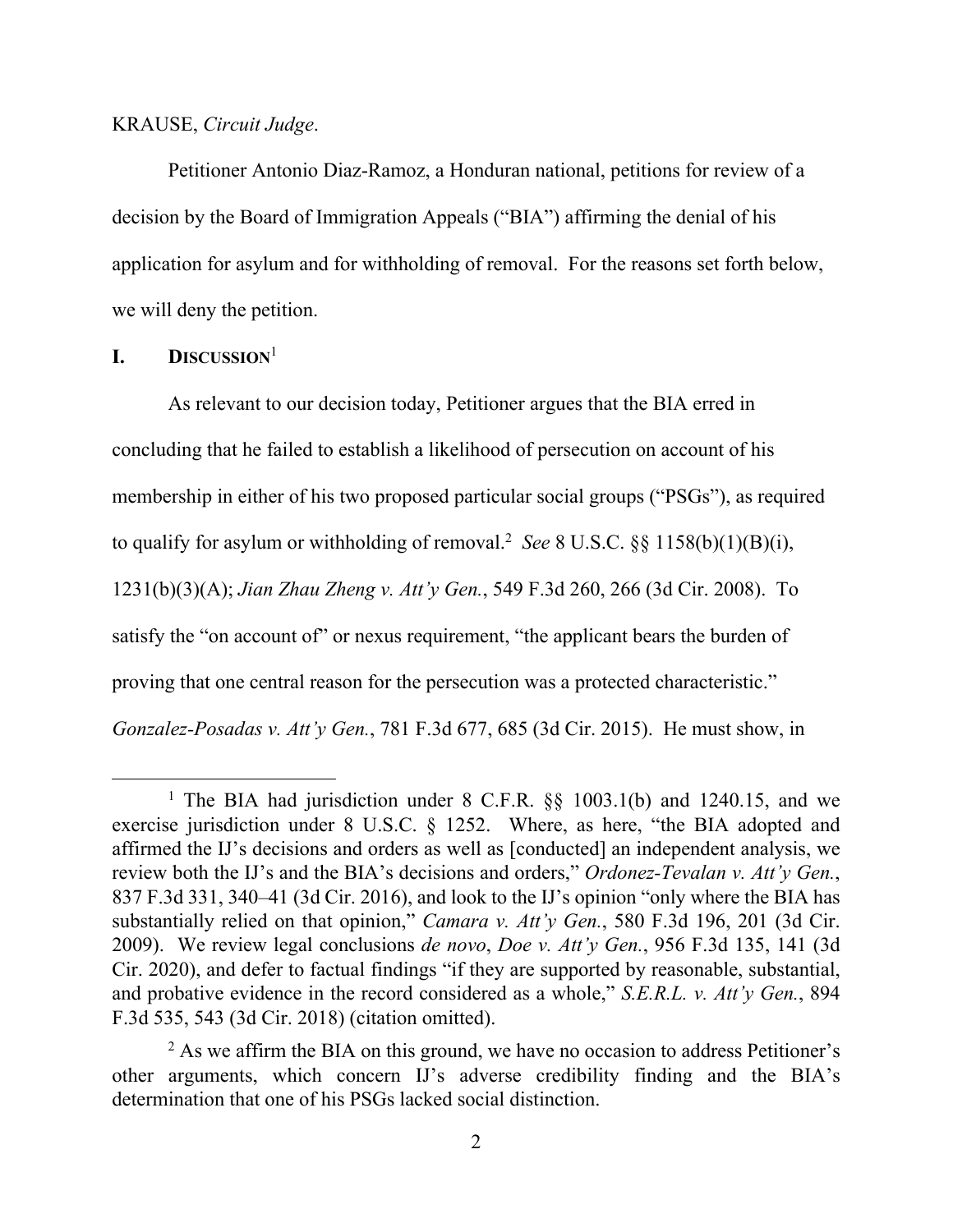other words, that membership in a PSG was "an essential or principal reason for the persecution," *id.*, and not simply an "'incidental, tangential, or superficial' reason," *Ndayshimiye v. Att'y Gen.*, 557 F.3d 124, 130 (3d Cir. 2009) (quoting *In re J-B-N- & S-M*-, 24 I. & N. Dec. 208, 214 (BIA 2007)).

The BIA did not err in concluding that Petitioner failed to meet that burden here. The PSGs to which Petitioner sought to establish a nexus were "young men in Honduras who are devout in their religion and whose family members have been killed. and who have fled criminal organizations," Pet'r's Br. 18–19, and members of his family, including his uncle, who was murdered by gang members.

As to his first proposed PSG, Petitioner presented no evidence that he was targeted by the Mara 18 gang or any other gangs "on account of" of his faith. While Petitioner testified that he was harassed when walking to and from church, he also acknowledged that harassment occurred on his way to and from work and other locations. And Petitioner himself explained that the reason he was harassed was that gangs "want to ... increase their numbers. They want . . . a bigger and bigger base so that they can kill more people." A.R. 173.

Nor did Petitioner establish a nexus between his fear of harm and his familial ties. The record does not indicate Petitioner's uncle was targeted because he was a member of Petitioner's family or that other family members were targeted in the wake of his murder. To the contrary, Petitioner testified that other family members, though sometimes pressed to join gangs, have continued to live in Honduras without harm, and that his uncle was murdered because "he used to just turn his back on the [gangs], and they had forever

3